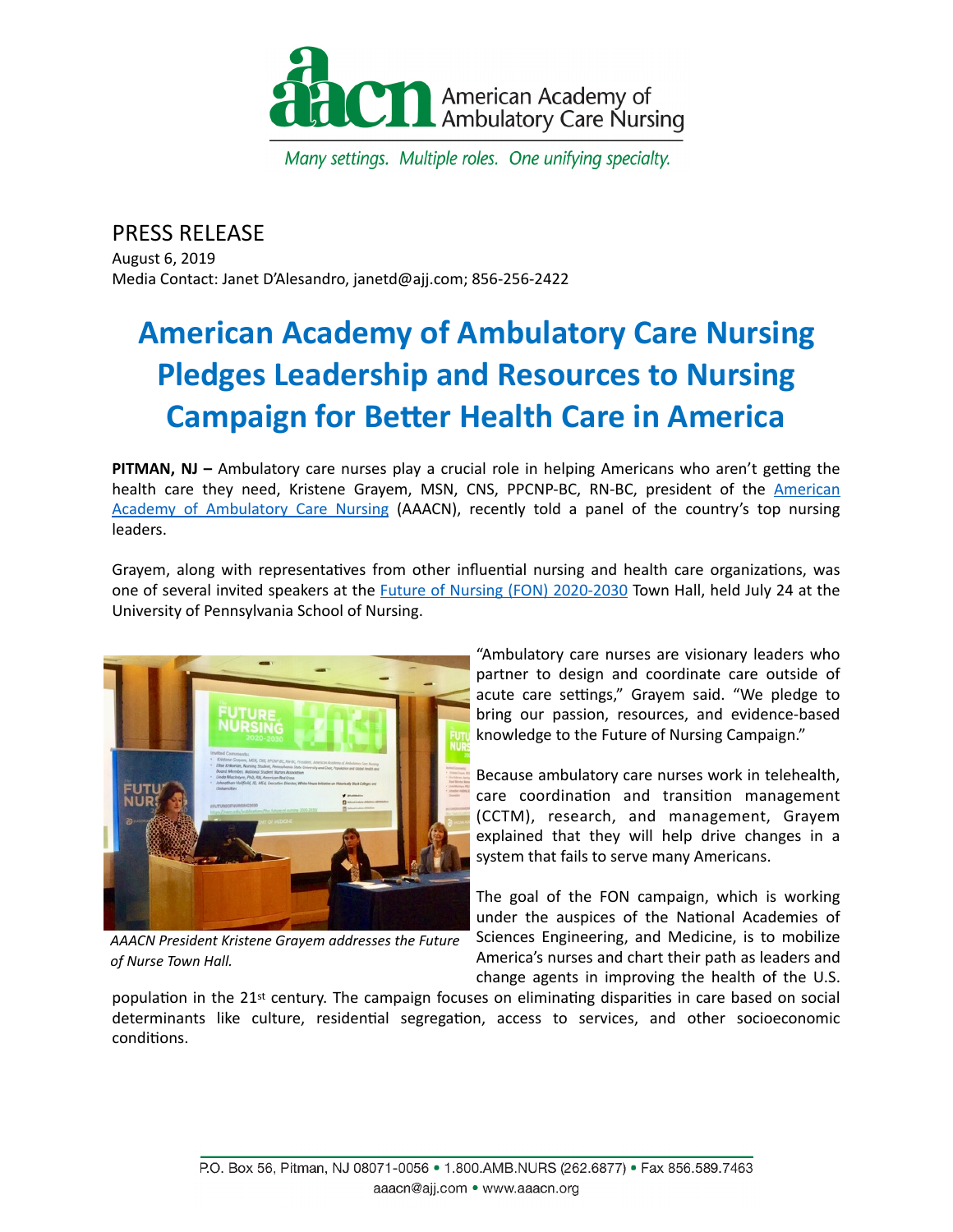

Many settings. Multiple roles. One unifying specialty.

"As nurses, we see disparities in health care every day. We watch individuals, families, and communities suffer when we know their suffering could be prevented," Grayem told the audience during her speech, which was also live streamed via NAM's website. "We all know we can do better."

Watch or read Grayem's full address

#### **Gathering the Data**

Grayem was one of four speakers whose organizations were asked to the Philadelphia Town Hall to make recommendations during the "Invited Comments" portion of the event. The FON panel will use the information from Philadelphia and additional town halls, along with other guidance they are gathering from nursing organizations across the country, to produce a consensus report with findings, conclusions, and recommendations. The report will be a seminal guide in steering the nursing profession during the upcoming decade. 

The 4-hour event focused on "Payment and Care for Complex Health and Social Needs," and also included presentations by nurses who lead care in schools, inner cities, and rural settings, as well as speeches from executives who oversee local, state, and federal programs. The speakers shared their models and innovations and called on the powerful and trusted nursing workforce of nearly 4 million to help from the frontlines to the boardrooms to provide equal, high-quality care to all U.S. populations.

### **Ambulatory Care Nurses: Leading Change**

One of the most challenging hurdles in America's health care system today is effective care coordination. After listening to many town hall speakers describe how Americans are getting lost in a confusing health care system, Grayem told the audience that AAACN has a successful program that is changing the system. Thanks to AAACN's CCTM education program and resources, ambulatory care nurses are able to help patients get the right care, at the right time, by the right provider.



Advisor at the National Academy of Medicine; AAACN President Kris Grayem; AAACN CEO Linda Alexander; and FON panel co-chair, Mary Wakefield.

"AAACN has developed an innovative Care Coordination and Transition Management program," she said. "Nurses in CCTM roles ensure that individuals don't fall between the cracks in our health care system. They help reduce potentially avoidable ED visits, decrease readmissions, and manage safe patient handoffs. My AAACN colleagues and I believe that, thanks to CCTM nurses, fragmented care will be a thing of the past."

Grayem also described a second initiative led by AAACN that focuses on Nurse-Sensitive [Indicators,](https://www.aaacn.org/NSIReport) or NSIs. Identifying and measuring NSIs demonstrates the value and contributions of RNs in the health care system. NSI research and data are pivotal to